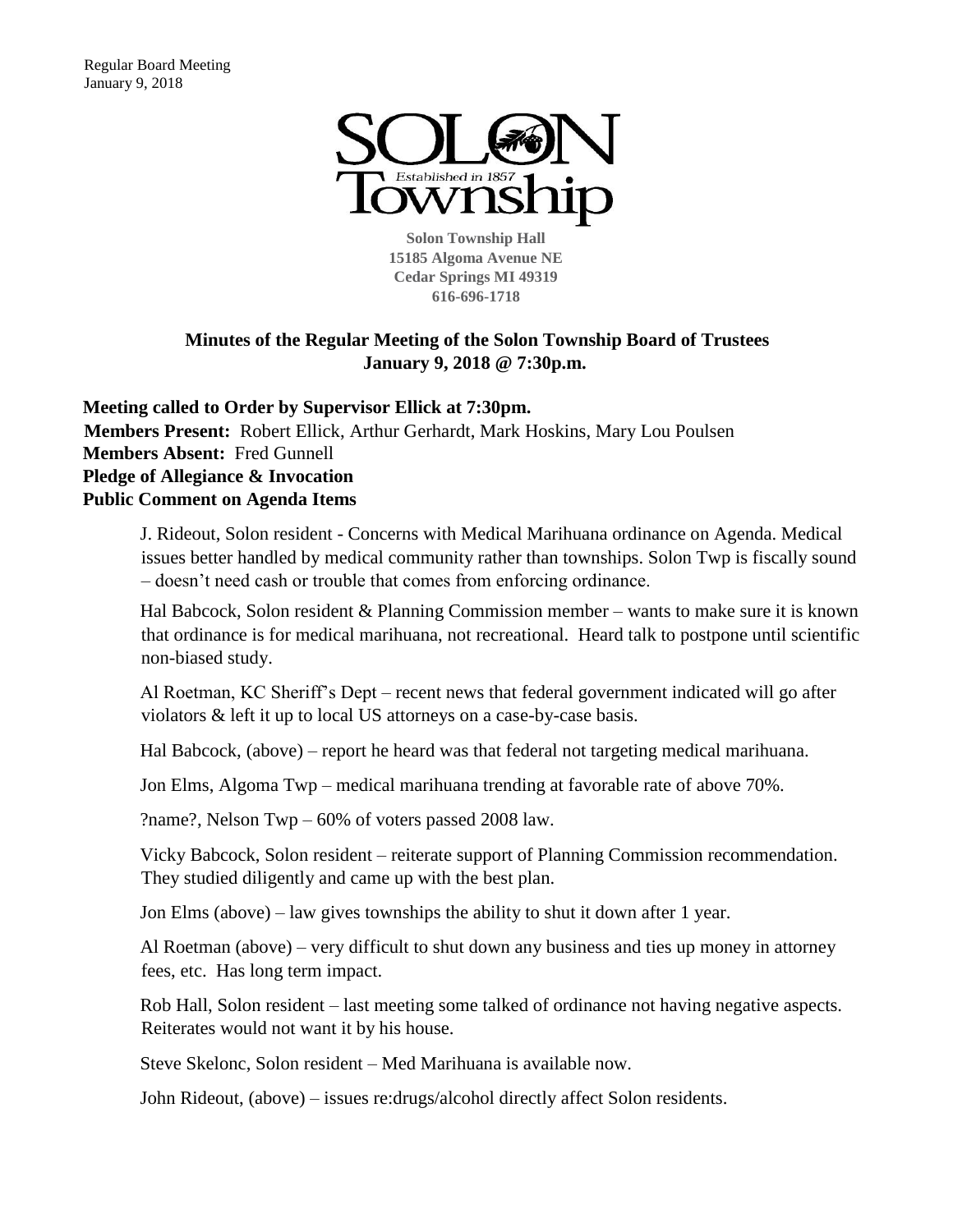Bill Jenkins, Solon resident – seems certain when Medical Marihuana allowed, recreation follows within a few years.

V. Babcock, (above) – people confusing recreational with medical use. Keeps hearing residents can go to other places for marihuana. Solon doesn't allow liquor by the glass. Opiates are here legally in Solon. Doesn't know why we have a problem with medical marihuana.

Jody Hall, Solon resident – Has chronic pain, a lot of medical doctors are leaning towards medical marihuana with opioid epidemic. His own doctor brought it up for him, but he hasn't decided one way or other. Leaning towards medical marihuana as option.

Jon Elms, (above) – Veteran combat medic/LPN. With opiate addiction problem, should give any alternative.

?name?, - Heard that Opiate addiction caused more deaths in 2016 than died in Vietnam War. Do we want to do anything about it? Or tell them to go to Detroit for relief.

Al Roetman, (above) – 90% of drug problem is Opioid problem, but we're talking of Medical Marihuana facilities here, not talking of taking medical marihuana away from anyone.

Dennis VanKampen, Solon resident, written comments to Solon Township Board.

## **Approve Agenda**

A motion was made by Poulsen to approve agenda, seconded by Gerhardt. The motion carried 4-0.

## **Approve Consent Agenda**

A motion was made by Hoskins to approve consent agenda, seconded by Gerhardt. The motion carried 4-0.

- a. Approve minutes from December 12, 2017 Regular Board Meeting
- b. Approve minutes from January 3, 2018 Staff Meeting.
- c. Approve Bill List
- d. Clerk's Rev/Exp Report & Balance Sheets
- e. Treasurer's Report
- f. Building Inspector's Report
- g. Fire Chief's Statistics Report

## **Committee Reports**

- \* Cedar Springs Public Library
- \* Cedar Springs Area Parks and Rec.
- \* Solon Market
- \* Solon Park Planning Committee
- \* Fire Committee

## **Old Business**

• None